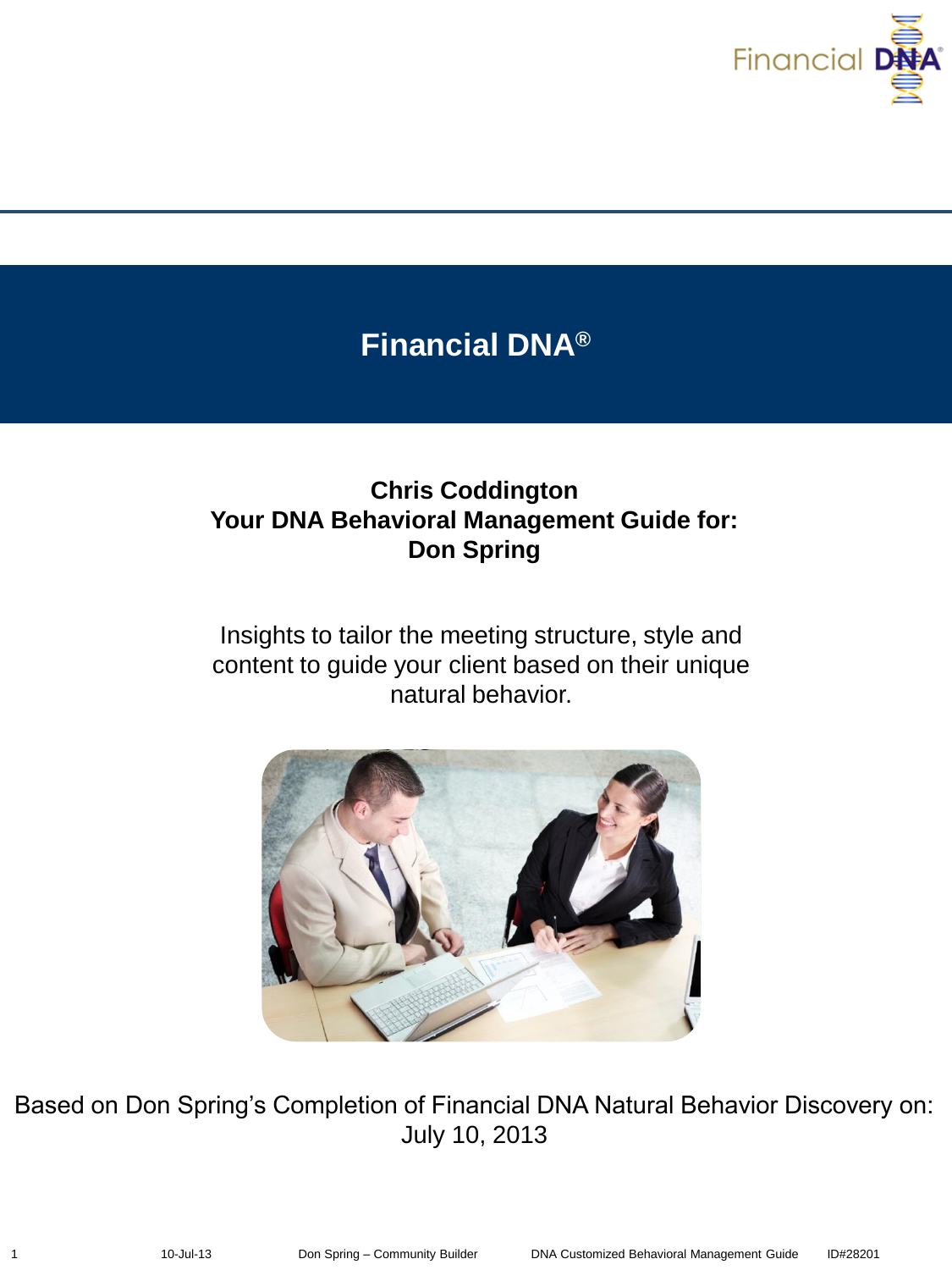

# **1.1 Financial DNA Natural Behavior Discovery**

The graph below highlights how your and the client's unique DNA Natural Behavior Style are similar and/or different for achieving results and building relationships.



# **1.2 Behavioral Compatibility with the Client**

Your level of behavioral modification required based on the client's DNA Natural Behavior Style is: **High**

|                                   | <b>Client - Don Spring</b> | <b>Advisor - Chris Coddington</b> |
|-----------------------------------|----------------------------|-----------------------------------|
| <b>Natural Behavior Style:</b>    | Community Builder          | Strategist                        |
| <b>Strongest Factor 1:</b>        | Cooperative                | Pioneer                           |
| <b>Strongest Factor 2:</b>        | Cautious                   | Skeptical                         |
| <b>Risk Profile (Pop. score):</b> | 16%                        | 99%                               |
| Risk Profile Group $(1 – 7)$ :    | າ                          | 7                                 |

|    | <b>Strongest Behavioral Similarities</b><br>(However, may lead to potential shared blind-spots) |    | <b>Advisors Strongest Behavioral Differences to Client</b><br>(Advisor bias may over influence client decisions) |
|----|-------------------------------------------------------------------------------------------------|----|------------------------------------------------------------------------------------------------------------------|
|    | Planned - Analyzer, paralysis, misses opportunities                                             |    | Take Charge - Visionary, does not listen, over<br>extends                                                        |
| 2. | Anchored - Implementer, fixed on existing ways, fails<br>to adjust                              | 2. | Risk Taker – Venturesome, takes poor chances, low<br>portfolio balance                                           |
|    | 3. Fast-Paced – Realist, impatient for returns, sells at<br>wrong time                          | 3. | Skeptical – Questioner, does not delegate, misses<br>market timing                                               |
|    |                                                                                                 |    |                                                                                                                  |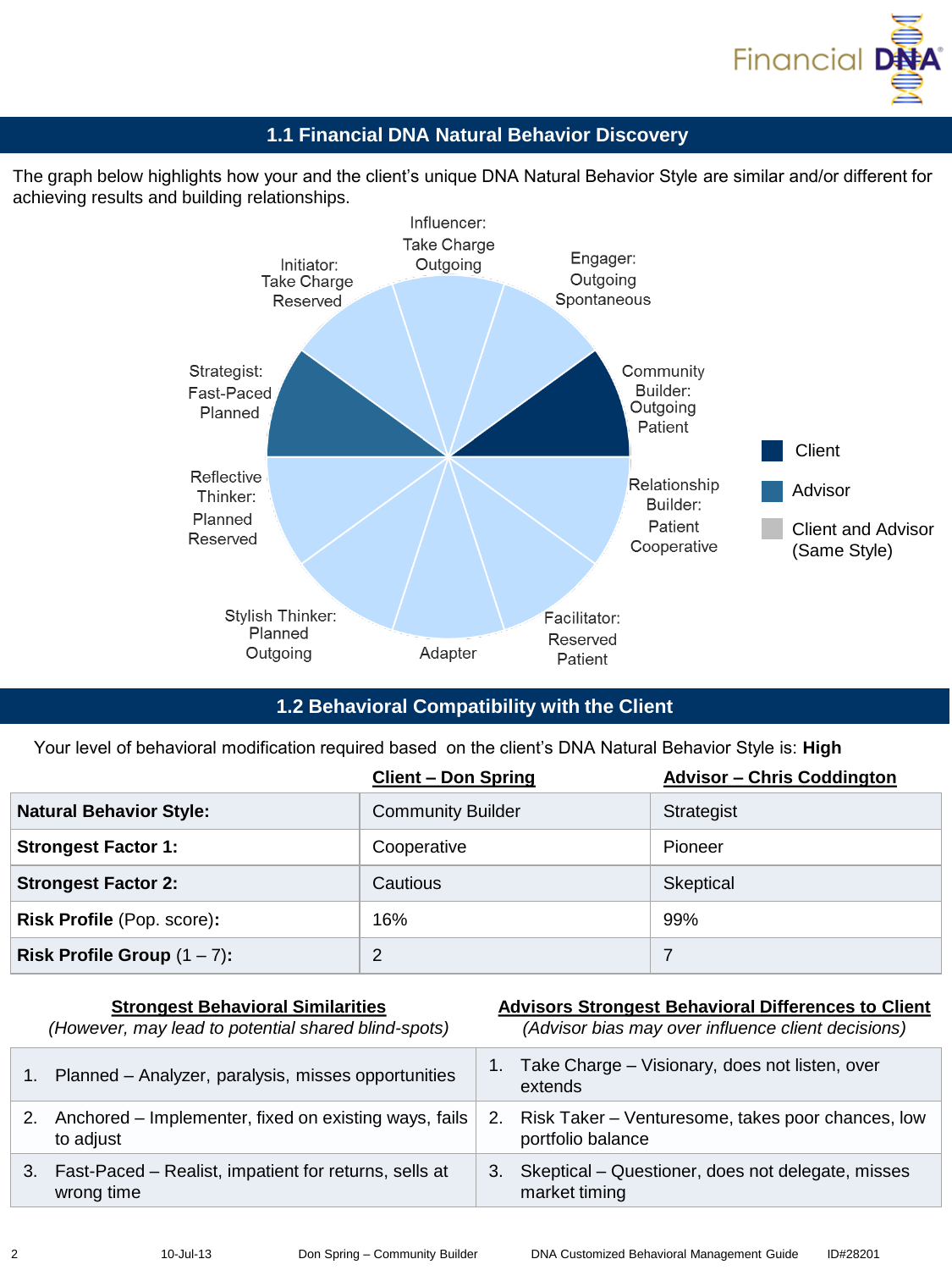

# **1.3 Influences of Behavioral Biases on the Client's Financial Decision-Making**

The behavioral biases highlighted below are all patterns of behavior which if not managed can cause a client to make irrational decisions on a regular basis, increasing the risk of not achieving their goals. Discuss the strongest behavioral biases with the client and agree a strategy for managing them.

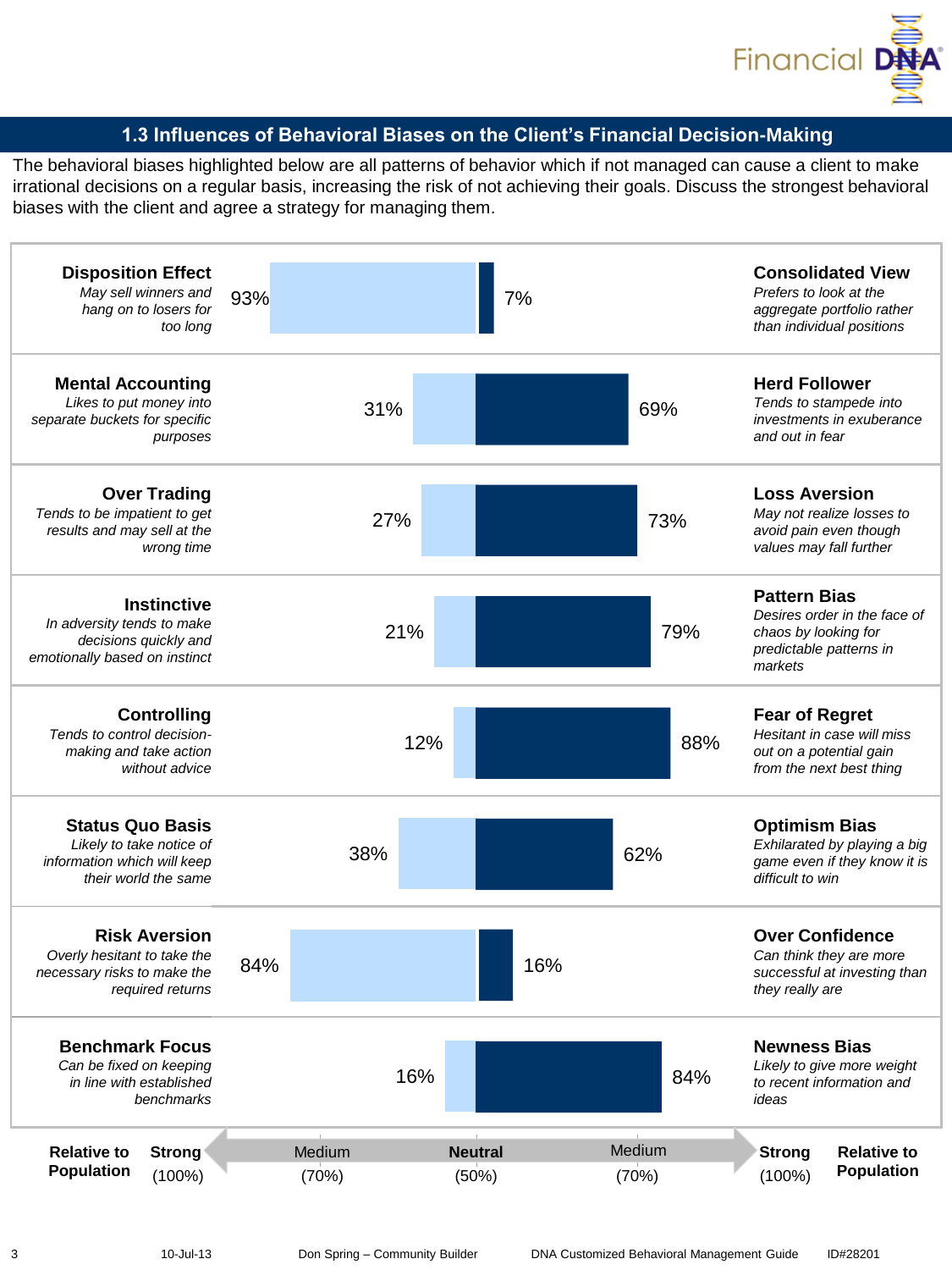

# **1.4 Discovery Connection Questions**

Engage your client in a discussion about their report. Consider asking your client some of the following questions to understand their thoughts and perspectives about the report:

- 1. How do you feel about your report?
- 2. What was the most accurate part of the report?
- 3. What aspects do you agree with and disagree with?
- 4. What parts of the report do you not understand?
- 5. How has the report made you think differently about your decision-making?
- 6. Has the report identified differences with others?
- 7. What is your greatest behavioral strength for making decisions?
- 8. What is your greatest struggle for making decisions?
- 9. Do you adapt your behavior in making financial decisions; and, if yes, how?
- 10. Have you showed your spouse or life partner? If so, what do they think?

# **Disclaimer**

The purpose of this instrument is educational. It is designed to help people identify their natural behavioral strengths and struggles for making life, financial and investment decisions. The Financial DNA Natural Behavior Report should not be used to identify, diagnose, or treat psychological, mental health, and/or medical problems. Additionally, if this report is used to evaluate personnel, the user should seek adequate legal counsel to ensure compliance with applicable local, state and federal employment laws. The user assumes sole responsibility for any actions or decisions that are made as a result of using this aid to self discovery. By using the Financial DNA Natural Behavior Report you expressly waive and relinquish any and all claims of any nature against DNA Behavior International, any affiliated companies, and/or their employees arising out of or in connection with the use of this discovery process. DNA Behavior does not purport to provide you with any securities or investment recommendations or advice. Before making any life, financial or investment decision, we recommend that you discuss this report with the client and document the discussions.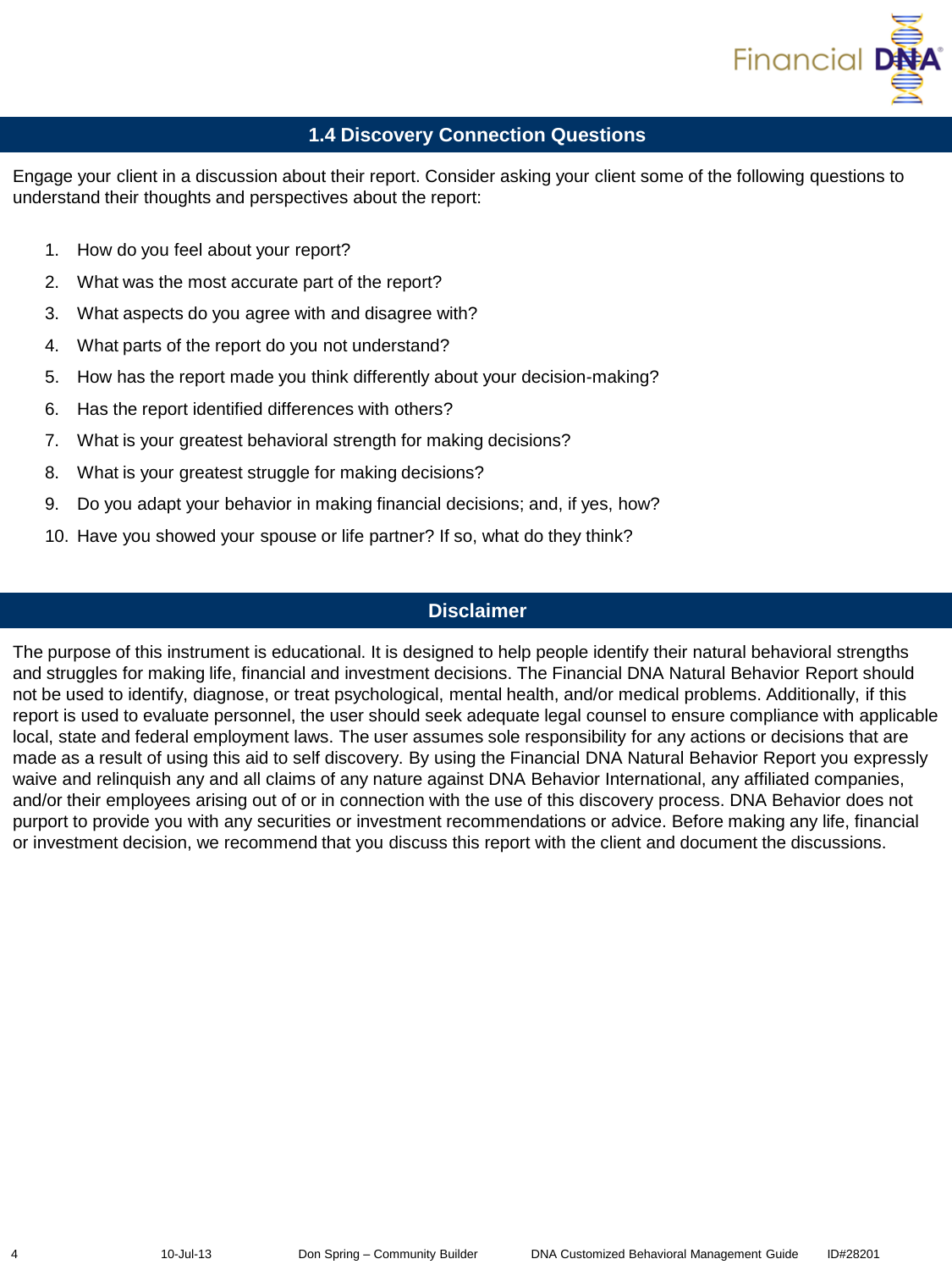

# **Appendix A: Client Engagement**

#### **A.1 Relationship Behavior Risk Management**

The following relationship behavior factors relate to the client's strengths and struggles for building relationships with the advisor and others.

|                                                                                                                             | <b>Performance Risk</b> | <b>Performance Success Factor</b> |                                                                                                                            |
|-----------------------------------------------------------------------------------------------------------------------------|-------------------------|-----------------------------------|----------------------------------------------------------------------------------------------------------------------------|
| <b>Can Lack Attention</b><br>to Detail<br>High level, May be<br>unprepared. Provide fact<br>sheets and bullet points        | 58%                     | 42%                               | <b>Researches</b><br><b>Information</b><br>Investigative, Research,<br>Analytical, Structured.<br><b>Present specifics</b> |
| <b>May Not Listen</b><br>Carefully<br>Focused on own agenda,<br>May misinterpret what is<br>said. Slow them down            | 14%                     | 86%                               | <b>Relationship</b><br><b>Driven</b><br>Patient, Caring, Inclusive,<br>Harmonious. Soften the<br>communication             |
| <b>May Take Control of</b><br><b>Decision Making</b><br>Operates alone,<br>Independent thinker,<br>Guarded. Provide options | 12%                     | 88%                               | Delegates to<br><b>Advisor</b><br>Collaborative, Adopts a team<br>based approach. Encourage<br>input                       |

# **A.2 Desired Relationship Environment to Be Created for the Client**

You will need to recognize the client's strengths and struggles in their approach to decision-making and also how to interact with them based on their performance environment keys for building a sustainable.

| <b>Performance Strengths</b>           | <b>Performance Struggles</b>    | <b>Performance Keys</b>                         |
|----------------------------------------|---------------------------------|-------------------------------------------------|
| Follows established agenda             | Can be unassertive or timid     | Create a relaxed environment                    |
| Promotes stability through cooperation | Can underestimate own abilities | Allow collaboration and input to be<br>provided |
| Speaks diplomatically                  | May miss opportunities          | Demonstrate that you are actively<br>listening  |
| Plans initiatives carefully            |                                 | Look for ways to minimize the<br>risks          |
| Sees potential dangers                 |                                 | Allow time to survey the situation              |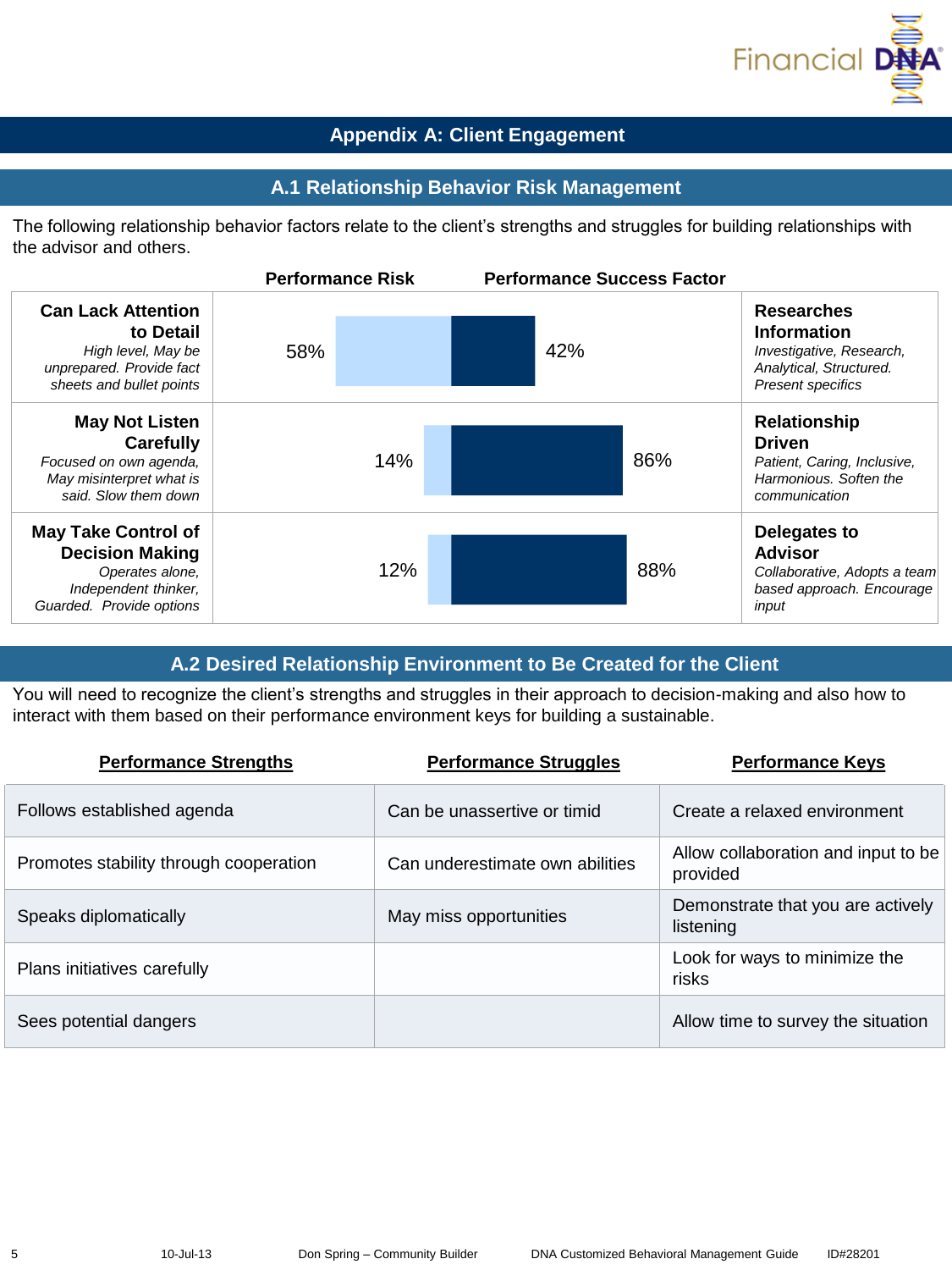

# **Appendix B: Setting Goals**

# **B.1 Financial Behavior Risk Management**

The following financial behavior factors relate to the client's strengths and struggles for achieving their goals.



# **B.2 Financial Behavior Risk Management Questions**

Engage your client in a discussion about their approach to achieving goals and managing their wealth. Consider asking your client some of the following questions:

- 1. What are some of the most recent goals you have set?
- 2. What would you sacrifice for success?
- 3. What is important about money to you?
- 4. How much money is enough for you in retirement?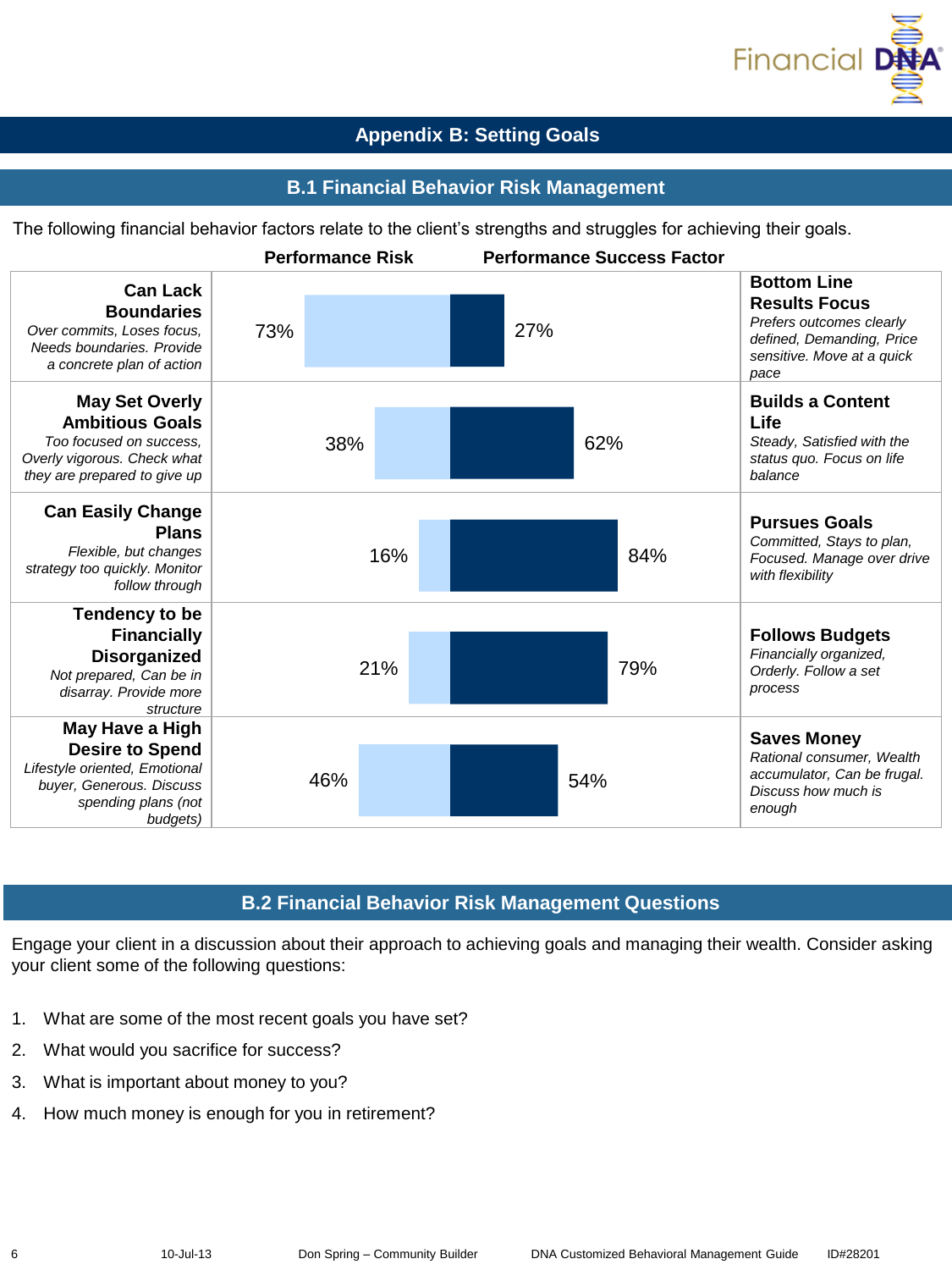

# **Appendix C: Building the Portfolio**

#### **C.1 Investment Behavior Risk Management**

The Natural Risk Behavior Score for Don Spring is higher than **16%** of the population.

Based on the Natural Risk Behavior Score, the approach to making investment decisions relative to the population is highlighted below.



#### **C.2 Natural Behavior Investment Portfolio Parameters**

The standard Natural Behavior Investment Portfolio group for determining the structure of the investment portfolio is indicated below. The Investment Portfolio Group has been determined based on the Natural Risk Behavior T-score. However, the Natural Risk Behavior for making investment decisions will be tempered by the client's situational responses to their current financial capacity and preferences that have evolved from circumstances, experiences and education.

Based on the Natural Behavior Risk score, each person's Standard Investment Portfolio is highlighted below.



# **C.3 Investment Behavior Risk Management Questions**

Engage your client in a discussion about the level of investment risk they are prepared to take in order to achieve their investment objectives. Consider asking your client some of the following questions:

- 1. How do you react when chances you take do not work out?
- 2. Have you got a plan for how you will re-build your finances if taking a risk does not work out?
- 3. What safety nets do you need in your life?
- 4. Tell me about how you approached a new opportunity that was presented?